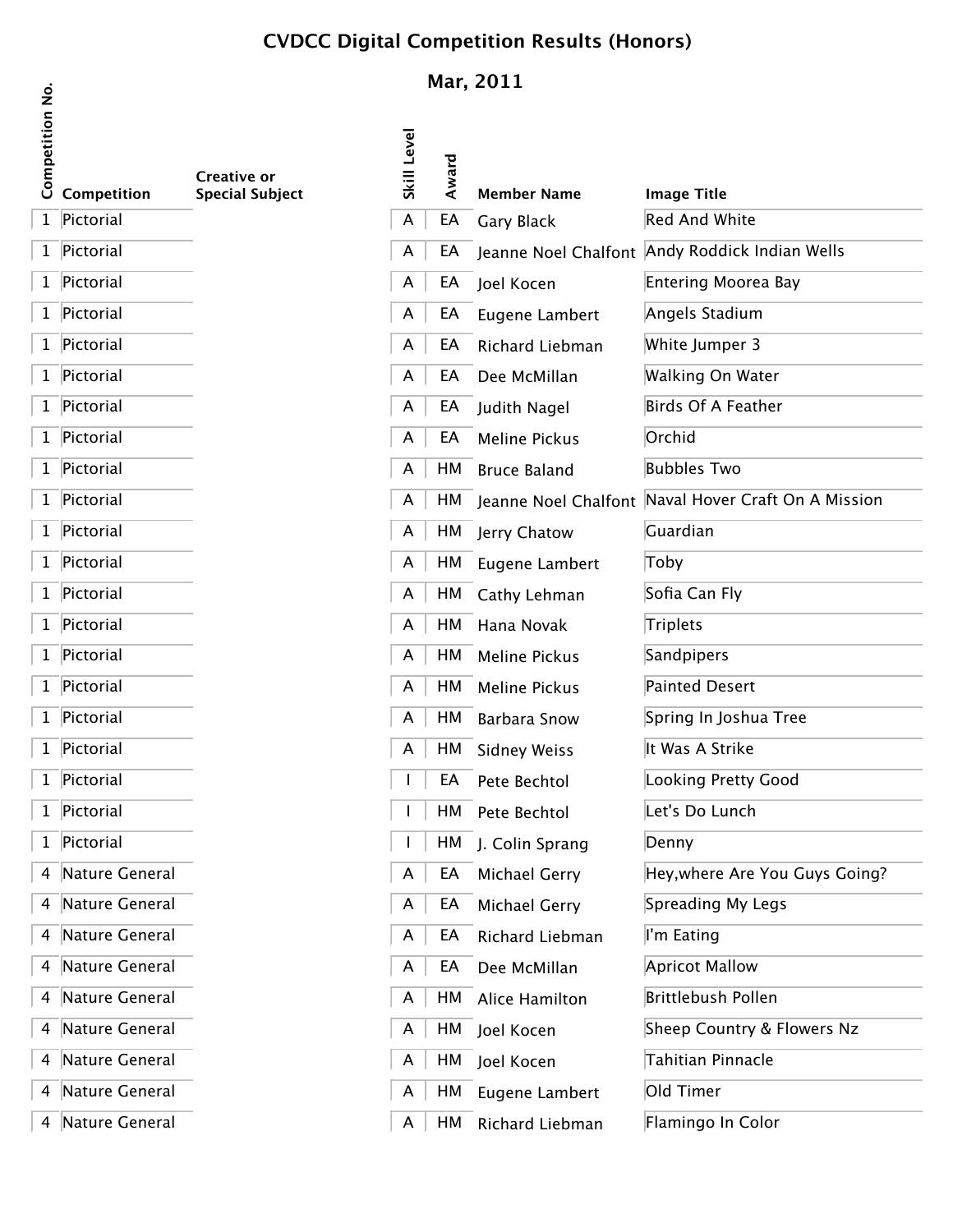# **CVDCC Digital Competition Results (Honors)**

| <b>Competition No.</b> | Competition           | Creative or<br><b>Special Subject</b> |
|------------------------|-----------------------|---------------------------------------|
| $\overline{4}$         | Nature General        |                                       |
| 4                      | <b>Nature General</b> |                                       |
| 4                      | Nature General        |                                       |
| 5                      | <b>Photo Travel</b>   |                                       |
| 5                      | <b>Photo Travel</b>   |                                       |
| 5                      | <b>Photo Travel</b>   |                                       |
| 5                      | <b>Photo Travel</b>   |                                       |
| 5                      | <b>Photo Travel</b>   |                                       |
| 5                      | <b>Photo Travel</b>   |                                       |
| 5                      | <b>Photo Travel</b>   |                                       |
| 5                      | <b>Photo Travel</b>   |                                       |
| 6                      | Photojournalism       |                                       |
| 6                      | Photojournalism       |                                       |
| 6                      | Photojournalism       |                                       |
| 6                      | Photojournalism       |                                       |
| 6                      | Photojournalism       |                                       |
| 6                      | Photojournalism       |                                       |
| 6                      | Photojournalism       |                                       |
| 6                      | Photojournalism       |                                       |
| 6                      | Photojournalism       |                                       |
| 6                      | Photojournalism       |                                       |
| 6                      | Photojournalism       |                                       |
| 7                      | Monochrome            |                                       |
| 7                      | Monochrome            |                                       |
| 7                      | Monochrome            |                                       |
| 7                      | Monochrome            |                                       |
| 7                      | Monochrome            |                                       |
| 7                      | Monochrome            |                                       |
| 7                      | Monochrome            |                                       |
|                        |                       |                                       |

| Monochrome |
|------------|
|            |

# **Mar, 2011**

| <u>:0</u><br>de<br>0 Competition<br>0 Competition | <b>Creative or</b>     | Skill Level | Award |                            |                                  |
|---------------------------------------------------|------------------------|-------------|-------|----------------------------|----------------------------------|
| 4 Nature General                                  | <b>Special Subject</b> |             | НM    | <b>Member Name</b>         | <b>Image Title</b><br>Mated Pair |
| 4 Nature General                                  |                        | A           |       | <b>Barbara Snow</b>        |                                  |
|                                                   |                        |             | EA    | Pete Bechtol               | Big Eyes                         |
| 4 Nature General                                  |                        |             | EA    | Pete Bechtol               | Flapping Wings                   |
| 5 Photo Travel                                    |                        | A           | EA    | Jerry Chatow               | Hard At Work                     |
| 5 Photo Travel                                    |                        | A           | EA    | Hana Novak                 | Mono Lake                        |
| 5 Photo Travel                                    |                        | A           |       | HM Jerry Chatow            | Supermarket                      |
| 5 Photo Travel                                    |                        | A           |       | HM Hana Novak              | Cruising Crowd                   |
| 5 Photo Travel                                    |                        | A           |       | HM Meline Pickus           | Old Wagon At Bodie               |
| 5 Photo Travel                                    |                        |             | EA    | Pete Bechtol               | Let's Go Shopping                |
| 5 Photo Travel                                    |                        |             | EA    | J. Colin Sprang            | Petronas                         |
| 5 Photo Travel                                    |                        |             |       | HM J. Colin Sprang         | Bali                             |
| 6 Photojournalism                                 |                        | A           | EA    | <b>Michael Gerry</b>       | Jumping Grey Horse               |
| 6 Photojournalism                                 |                        | A           | EA    | Michael Gerry              | Jumping Bay Horse                |
| 6 Photojournalism                                 |                        | A           | EA    | Richard Liebman            | Reach For The Ball               |
| 6 Photojournalism                                 |                        | A           | EA    | Hana Novak                 | Race                             |
| 6 Photojournalism                                 |                        | A           |       | HM Bruce Baland            | Biker                            |
| 6 Photojournalism                                 |                        | A           | HМ    | Jeanne Noel Chalfont Saved |                                  |
| 6 Photojournalism                                 |                        | A           | HМ    | Cathy Lehman               | When I Grow Up                   |
| 6 Photojournalism                                 |                        | A           | HМ    | Richard Liebman            | Tripped                          |
| 6 Photojournalism                                 |                        | A           | HМ    | Dee McMillan               | Homeless In Vienna               |
| 6 Photojournalism                                 |                        | A           | НM    | Hana Novak                 | Almost Done                      |
| 6 Photojournalism                                 |                        | A           | HM    | <b>Sidney Weiss</b>        | Too Much Pasta                   |
| 7 Monochrome                                      |                        | A           | EA    | <b>Bruce Baland</b>        | Coast Gaurd                      |
| 7 Monochrome                                      |                        | A           | HМ    | <b>Michael Gerry</b>       | Yucca Valley Scene In Bw         |
| 7 Monochrome                                      |                        | A           | HМ    | Michael Gerry              | Joshua Tree With Broken Stump    |
| 7 Monochrome                                      |                        | A           | HМ    | Cathy Lehman               | Irish Eyes                       |
| 7 Monochrome                                      |                        | A           | HМ    | Richard Liebman            | Pretty Butterfly                 |
| 7 Monochrome                                      |                        | A           | HМ    | Dee McMillan               | Hotel Stairs Copenhagen          |
| 7 Monochrome                                      |                        | A           | HМ    | Meline Pickus              | Abandoned                        |
| 7 Monochrome                                      |                        |             | HМ    | Pete Bechtol               | <b>Teepee Town</b>               |

| image Title                   |
|-------------------------------|
| <b>Mated Pair</b>             |
| <b>Big Eyes</b>               |
| <b>Flapping Wings</b>         |
| <b>Hard At Work</b>           |
| Mono Lake                     |
| Supermarket                   |
| <b>Cruising Crowd</b>         |
| Old Wagon At Bodie            |
| Let's Go Shopping             |
| Petronas                      |
| Bali                          |
| Jumping Grey Horse            |
| Jumping Bay Horse             |
| <b>Reach For The Ball</b>     |
| Race                          |
| <b>Biker</b>                  |
| Saved                         |
| When I Grow Up                |
| Tripped                       |
| Homeless In Vienna            |
| Almost Done                   |
| Too Much Pasta                |
| Coast Gaurd                   |
| Yucca Valley Scene In Bw      |
| Joshua Tree With Broken Stump |
| Irish Eyes                    |
| <b>Pretty Butterfly</b>       |
| Hotel Stairs Copenhagen       |
| Abandoned                     |
| n                             |